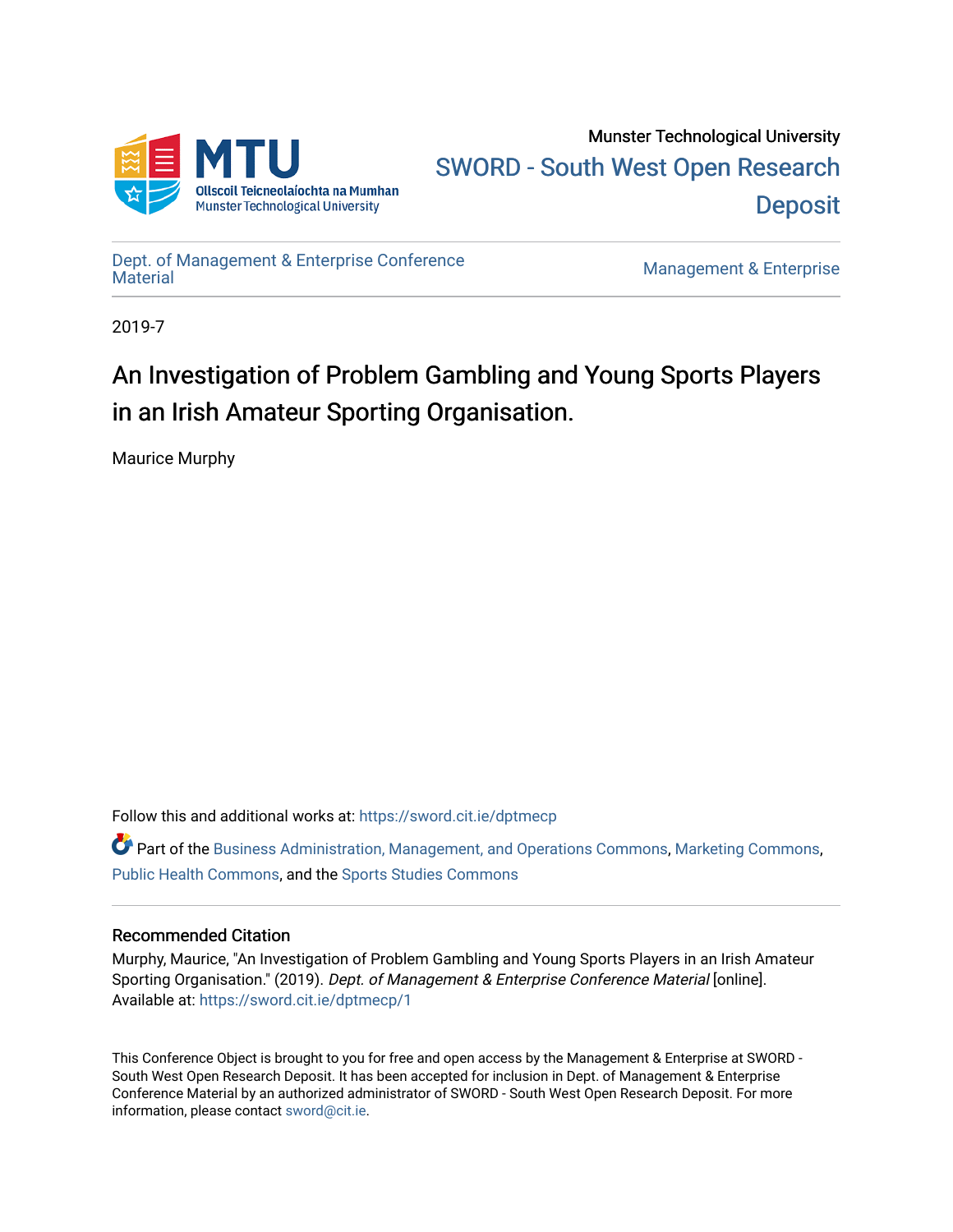# **AN INVESTIGATION OF PROBLEM GAMBLING AND YOUNG SPORTS PLAYERS IN AN IRISH AMATEUR SPORTING ORGANISATION.**

Maurice Murphy<sup>1</sup>

E: [Maurice.murphy@cit.ie](mailto:Maurice.murphy@cit.ie) School of Business, Cork Institute of Technology, Cork, Ireland  $T: +353214335626$ 

## **ABSTRACT**

*The gambling industry is huge in Ireland. The betting firm Paddy Power alone had an operating profit of €163.8million in 2014. The activity has become more popular and accessible in recent years due to its move online. In fact, anybody with a smartphone can gamble wherever they may be. While research within Ireland has been limited, there are some startling statistics related to gambling addiction in Ireland with roughly 7% of gamblers at risk of developing a gambling problem and approximately 30- 35% of the gambling industry's revenues coming from those who have gambling issues. According to the Institute of Public Health in Ireland, gambling addiction affects young people at 2-3 times the rate of adults. This research aims to investigate the extent of gambling and problem gambling in an amateur sporting organisation (Gaelic Athletic Association – GAA) in Ireland using the Health Belief Model.*

### **KEY WORDS**

Problem gambling; sporting organisations; social marketing; Health Belief Model

<sup>1</sup> Senior Lecturer, Cork Institute of Technology, Cork, Ireland.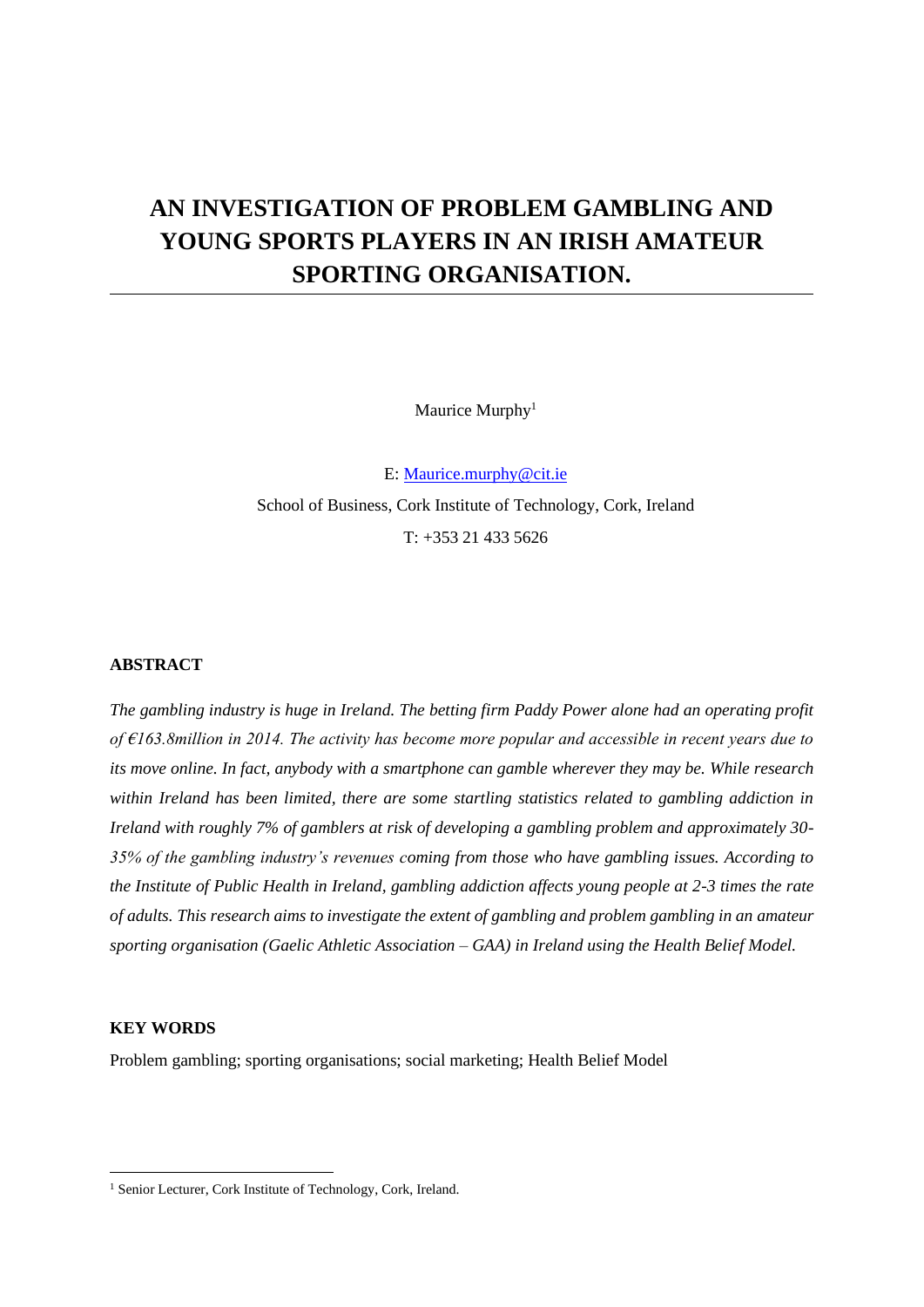# **AN INVESTIGATION OF PROBLEM GAMBLING AND YOUNG SPORTS PLAYERS IN AN IRISH AMATEUR SPORTING ORGANISATION.**

## **ABSTRACT**

*The gambling industry is huge in Ireland. The betting firm Paddy Power alone had an operating profit of €163.8million in 2014. The activity has become more popular and accessible in recent years due to its move online. In fact, anybody with a smartphone can gamble wherever they may be. While research within Ireland has been limited, there are some startling statistics related to gambling addiction in Ireland with roughly 7% of gamblers at risk of developing a gambling problem and approximately 30- 35% of the gambling industry's revenues coming from those who have gambling issues. According to the Institute of Public Health in Ireland, gambling addiction affects young people at 2-3 times the rate of adults. This research aims to investigate the extent of gambling and problem gambling in an amateur sporting organisation (Gaelic Athletic Association – GAA) in Ireland using the Health Belief Model.*

### **KEY WORDS**

Problem gambling; sporting organisations; social marketing; Health Belief Model

### **1. Introduction**

Gambling is an activity which may be summarised as involving participation in games of chance for money (Fulton, 2015). Gambling is an activity that has a long history (Downs, 2010), and is a prominent feature of most cultures (McMillen, 1996). If viewed as a consumer product, gambling has one of the highest penetrations in populations where the product is legal. Gambling is also one of the most frequently purchased products among consumers (Mizerski, *et al.,* 2004). Approximately 80% of the US, 68% of the British, 71% of Canadians and 80% of the Australian 18+ population gambled in the past year (Gambling Commission, 2007).

With gambling available in varied venues, ranging from the internet to casinos, game machines in pubs, and scratch cards in shops, opportunities to gamble are many (Fulton, 2015). Gambling is rapidly emerging as an important global public health issue, with gambling products causing considerable health and social harms for individuals, their families, and the broader community (Thomas and Thomas, 2015). Estimates of the numbers of individuals for whom gambling becomes a problem vary. It is generally considered that while many may take part in gambling as a pastime, a relatively small cohort may find that participation in gambling leads to addiction (Fulton, 2015).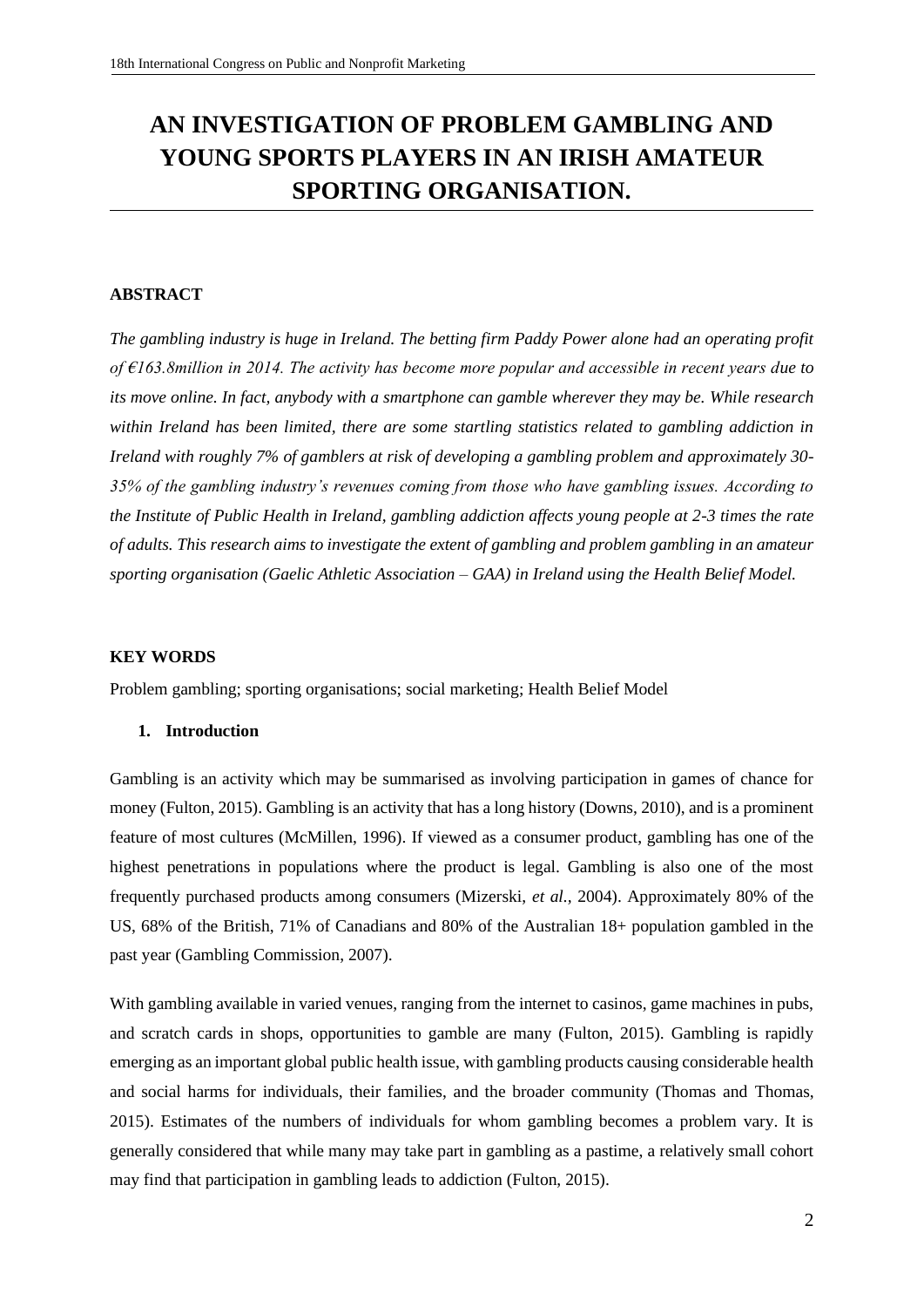Problem gambling can lead to complete social breakdown, with devastating financial losses, property losses, and alienation of family and friends (Fulton, 2015). Often problem gambling is a behaviour conducted in secret, becoming known to the gambler's social network only when negative financial and social difficulties arise. With the addition of casino, mobile phone and Internet gambling to the more traditional forms of gambling (e.g., lotteries, scratch card tickets, horse and dog racing, bookmakers' shops, etc.), gambling opportunities, both publicly and covertly, can be easily accessed (Fulton, 2015).

The Rutland Treatment Centre in Ireland [\(www.rutlandcentre.ie\)](http://www.rutlandcentre.ie/) states that while research within Ireland has been limited, there are some startling statistics related to gambling addiction in Ireland:

- Roughly 7% of gamblers are at risk of developing a gambling problem (Freyne, 2015).
- Roughly less than 1% of gamblers have a gambling addiction however, approximately 30-35% of the gambling industry's revenues comes from those who have gambling issues (Freyne, 2015).
- Gambling is moving online, making it harder to track the behavioural activity of a loved one. In 2008, there were 1,365 betting shops in Ireland, which reduced to 948 in 2015. Paddy Power says that 77% of its profits comes from the online side of the industry [\(www.rutlandcentre.ie\)](http://www.rutlandcentre.ie/)
- According to the Institute of Public Health in Ireland, gambling addiction affects young people at 2-3 times the rate of adults (Institute of Public Health, 2010).
- Over €5bn each year is gambled in Ireland that's €10,000 every minute [\(www.rutlandcentre.ie\)](http://www.rutlandcentre.ie/).

Researchers argue that the harms associated with gambling are on a par with the harms associated with major depressive disorder, and substance use and dependence (Browne *et al.,* 2016), and have spoken about numerous links between harmful gambling and a range of health and social issues (Williams *et al.,* 2012; Suomi *et al.,* 2013). While it is difficult to determine causal direction, research has demonstrated that problem gamblers experience significant comorbidities relating to other mental health problems (Cook *et al.,* 2015) and dependence on other substances (Cowlishaw *et al.,* 2014). Debates around the legalisation and regulation of gambling typically include consideration of the propensity for harm (Reith, 2011).

Research suggests that increased availability and accessibility to gambling opportunities is related to increased levels of problems, although the impact is moderated by other factors (Reith, 2012). Technological advances, wide usage of new devices, and innovation led by the gambling industry has led to a plethora of new internet gambling products available constantly via mobile and other noncomputer devices. This has led to the situation where regulators attempt to devise policies that take into account forms of gambling that may not yet be developed (Orford, 2005).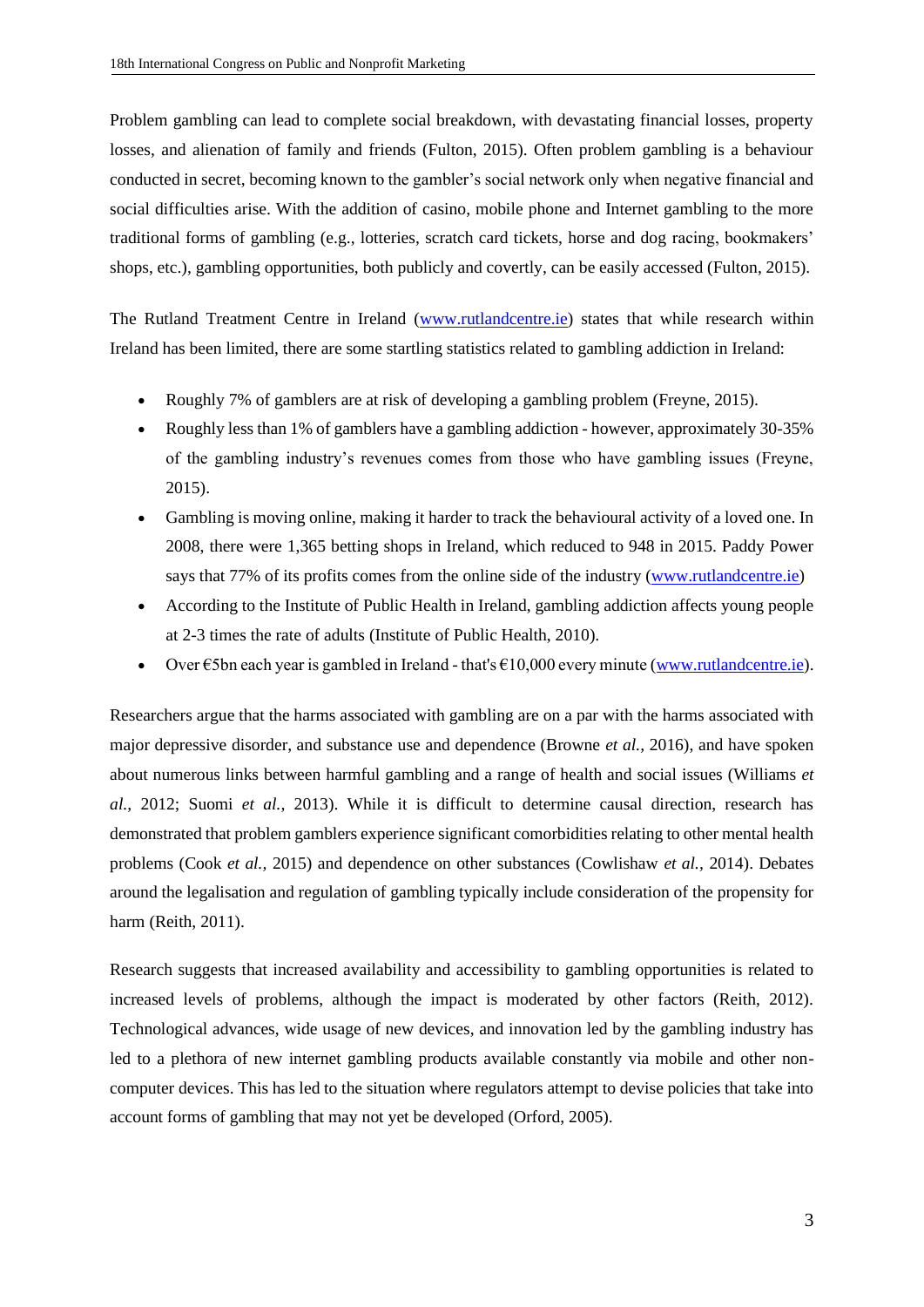Much of the research in the gambling field has considered gamblers as a homogeneous population or has studied a single gambling activity in isolation (Gainsbury *et al.,* 2015). These studies fail to reflect the heterogeneous nature of gambling and to account for subtypes of gamblers based on how they engage with gambling in various ways (Nower *et al.*, 2013). Research also shows that some population subgroups, including older adults, young men and children, are more vulnerable to developing harm with a range of different gambling products (Pitt *et al.,* 2016).

International research studies have suggested that single men under the age of thirty‐five are at greatest risk of problem gambling (Analytical Services Unit DSD, 2010; Wardle *et al.*, 2011). It has been estimated that between 28,000 and 40,000 people in Ireland suffer from a gambling disorder (The Irish Institute of Public Health, 2010) and that adolescent gambling is two to three times greater than for adults, in particular as a consequence of online gambling (The Irish Institute of Public Health, 2010). The UK Prevalence Studies (Wardle *et al.,* 2011) and Forrest and McHale (2012) have reported that adolescent gambling is up to two to four times greater than for adults.

Research also shows that some population subgroups, including older adults, young men, and children, are more vulnerable to developing harm with a range of different gambling products (Kerber *et al.,* 2008). Problem gambling can lead to complete social breakdown, with devastating financial losses, property losses, and alienation of family and friends. Often problem gambling is a behaviour conducted in secret, becoming known to the gambler's social network only when negative financial and social difficulties arise. With the addition of casino, mobile phone and Internet gambling to the more traditional forms of gambling (e.g., lotteries, scratch card tickets, horse and dog racing, bookmakers' shops, etc.), gambling opportunities, both publicly and covertly, can be easily accessed (Fulton, 2015).

#### **2. Gambling and Sports People**

Gambling an[d problem gambling,](https://www.sciencedirect.com/topics/medicine-and-dentistry/problem-gambling) a condition associated with financial consequences and severe mental health complications [\(Ronzitti](https://www.sciencedirect.com/science/article/pii/S235285321830107X#bb0225) *et al.,* 2018), may intuitively have an association with a typical competitive [mind-set](https://www.sciencedirect.com/topics/psychology/mindset) that is fostered and seen as a normal and desirable part of sports. This potential link between sports and gambling has frequently been reported in the popular media detailing sports stars and their addictive gambling, such as the Swedish multiple Olympic and world champion medallist in [table tennis,](https://www.sciencedirect.com/topics/psychology/table-tennis) Jan-Owe Waldner [\(Moldovan, 2011\)](https://www.sciencedirect.com/science/article/pii/S235285321830107X#bb0190). Altogether, several factors suggest that the context of competitive sports may be a potential risk factor for problem gambling.

More recently, there has been an increasing involvement of gambling marketing in sports [\(Lopez-](https://www.sciencedirect.com/science/article/pii/S235285321830107X#bb0155)[Gonzalez and Griffiths, 2018\)](https://www.sciencedirect.com/science/article/pii/S235285321830107X#bb0155); gambling operators have been reported to represent some of the most common sponsorships in national and club level sports [\(Maher](https://www.sciencedirect.com/science/article/pii/S235285321830107X#bb0160) *et al.,* 2006), and this includes the involvement of well-known athletes in gambling-related marketing. Also, the age span of elite level athletes (i.e., the years they compete at national or international level) typically corresponds well to the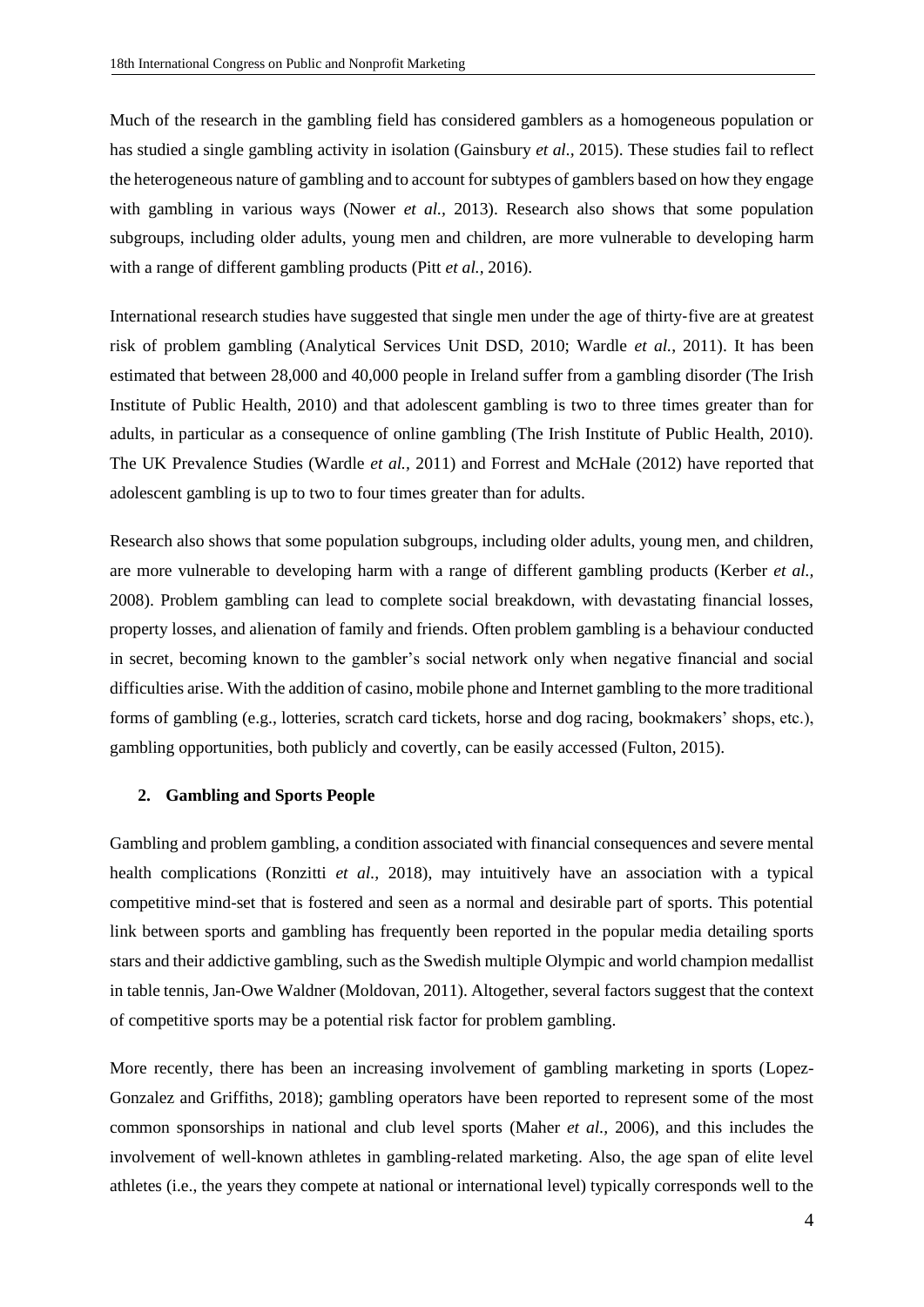age where problem gambling has been found to be the most pronounced (Allen and [Hopkins, 2015\)](https://www.sciencedirect.com/science/article/pii/S235285321830107X#bb8005), and personality traits of competitiveness have been suggested to be a risk factor of problem gambling [\(Harris](https://www.sciencedirect.com/science/article/pii/S235285321830107X#bb0110)  *[et al.,](https://www.sciencedirect.com/science/article/pii/S235285321830107X#bb0110)* 2015).

However, despite this potential link between sports and gambling, studies in the area have been few. Stillman and co-workers reported that problem gambling may be more prevalent in athletes than in the general population [\(Stillman](https://www.sciencedirect.com/science/article/pii/S235285321830107X#bb0245) *et al.,* 2016), and higher in male athletes than in their female counterparts [\(Huang](https://www.sciencedirect.com/science/article/pii/S235285321830107X#bb0115) *et al.,* 2010). Grall-Bronnec and colleagues reported 8.2% of [lifetime](https://www.sciencedirect.com/topics/medicine-and-dentistry/lifespan) prevalence of problem gambling in European professional athletes in a number of team sports [\(Grall-Bronnec](https://www.sciencedirect.com/science/article/pii/S235285321830107X#bb0085) *et al.,* 2016), and this can be compared to the prevalence of problem gambling in the general population, reported to be between 0.7 and 6.5% world-wide, although definitions and instruments have varied across studies [\(Calado and Griffiths, 2016\)](https://www.sciencedirect.com/science/article/pii/S235285321830107X#bb0035). However, no research has studied whether problem gambling differs between team sports and individual sports, a relevant research question based on the large involvement of gambling marketing in particularly team sports [\(Maher](https://www.sciencedirect.com/science/article/pii/S235285321830107X#bb0160) *et al.,* 2006).

#### **3. Amateur Sport in Ireland**

The Gaelic Athletic Association (GAA) is an Irish international amateur sporting and cultural organisation, focused primarily on promoting indigenous Gaelic games and pastimes, which include the traditional Irish sports of hurling, camogie, Gaelic football, Gaelic handball and rounders. The Gaelic Players Association represents the interests of all GAA players. According to the Gaelic Players Association (GPA) of the GAA, Irish people are estimated to gamble over  $\epsilon$ 5 billion per year; that's  $\epsilon$ 14 million per day or €10,000 per minute (GPA, 2018). In 2017, gambling addiction made up 33% of the cases that presented to the GPA counselling service for treatment (GPA, 2018).

The new code of conduct on gambling enacted by the GAA in 2018 has been funded by the European Commission and developed in partnership with EU Athletes (of which the GPA is a member), the European Gaming and Betting Association, the Remote Gambling Association and the European Sports Security Association. It compliments any rules provided by national laws, international conventions and sport regulations, both national and international. The new code of conduct is designed and tailored to give specific advice for GAA county players.

#### **4. Research Question and Research Objectives**

The research question for this research is:

• Is there a problem with gambling in GAA amateur sports in Ireland?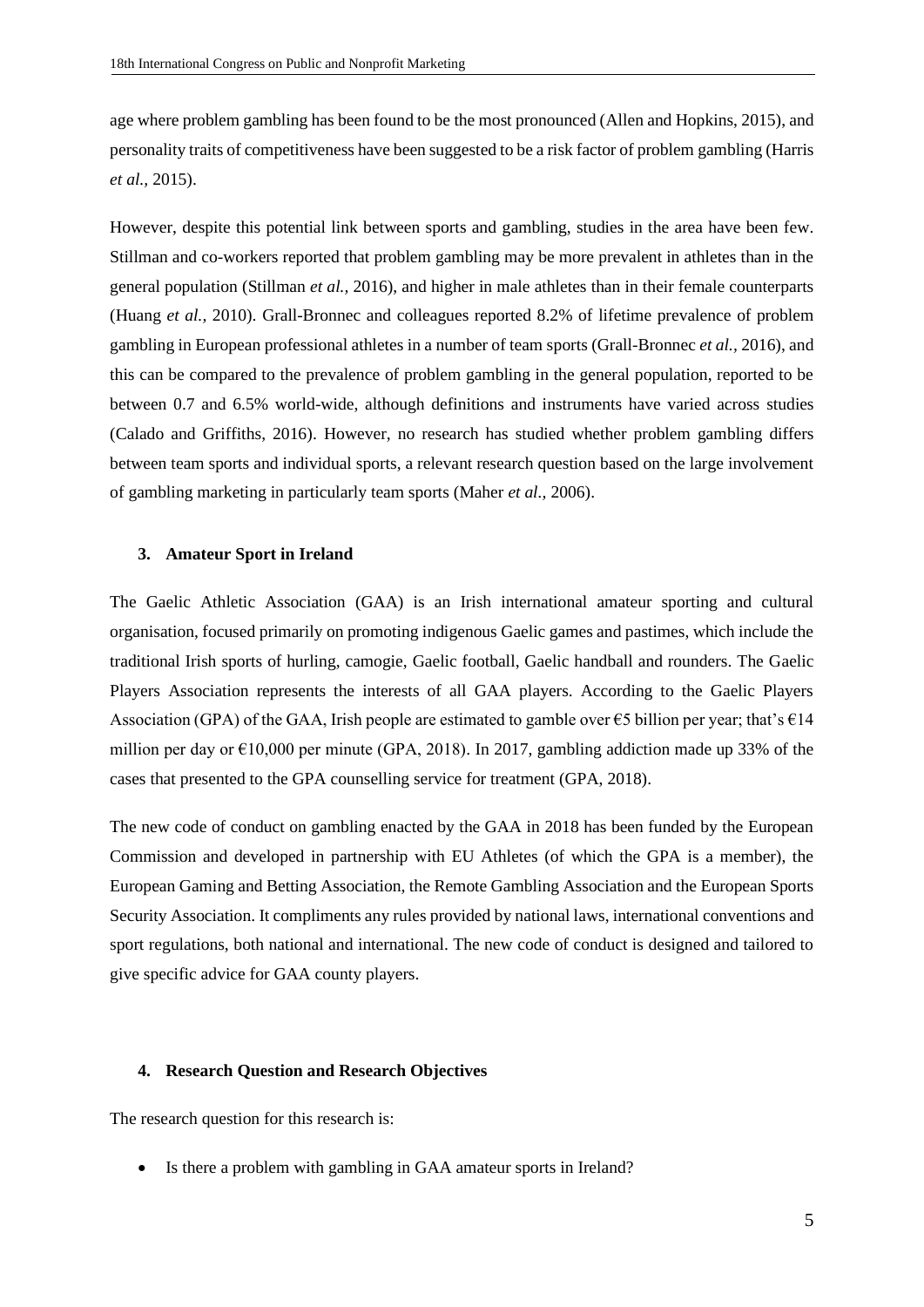The research objectives are:

- Are amateur sports people more prone to problem gambling?
- Why are amateur sports people more prone to problem gambling?
- What can be done to prevent amateur sports people becoming problem gamblers?

The aim is to conduct this research using 8 focus groups and 10 semi-structured interviews with GAA players in Cork Institute of Technology, Cork, Ireland as well as conducting semi-structured interviews with leading members of the GAA, GPA and addiction counsellors to ascertain the extent of problem gambling among young players in this sporting organisation and what can be done to tackle this issue.

## **5. Methodology**

A model derived from the fields of health psychology and health education that adds to the understanding of the motivation to quit or cut-back is that of the Health Belief Model (HBM). This model suggests six factors that influence the probability that a person with an addictive disorder will quit of cut back (Becker, 1974). There are six beliefs central to this theory. This research will test the Health Belief Model that attempts to explain the conditions that are necessary for behaviour change to occur. The model states that an individual will take action to prevent, screen for, or control a disease or condition based on the following factors:

- Perceived susceptibility the individual must believe that he or she is susceptible to the condition.
- Perceived severity the individual must believe that getting the disease or condition leads to severe consequences.
- Perceived benefits the individual must believe that engaging in the preventive behaviour will reduce the threat or provide other positive consequences.
- Perceived barriers the individual must believe that the tangible or psychological costs of performing the behaviour are of less magnitude than its benefits.
- Cues to action the individual must encounter something that triggers readiness to perform the behaviour.
- Self-efficacy the individual must believe he or she can take action.

(Strecher and Rosenstock, 1997, pp 41-59)

Perceived susceptibility may be understood as a person's subjective understanding of their vulnerability to engaging in a health destructive behaviour, and to the consequences of engaging in that behaviour (Stroebe and Stroebe, 1996). In the context of the current study, this would be an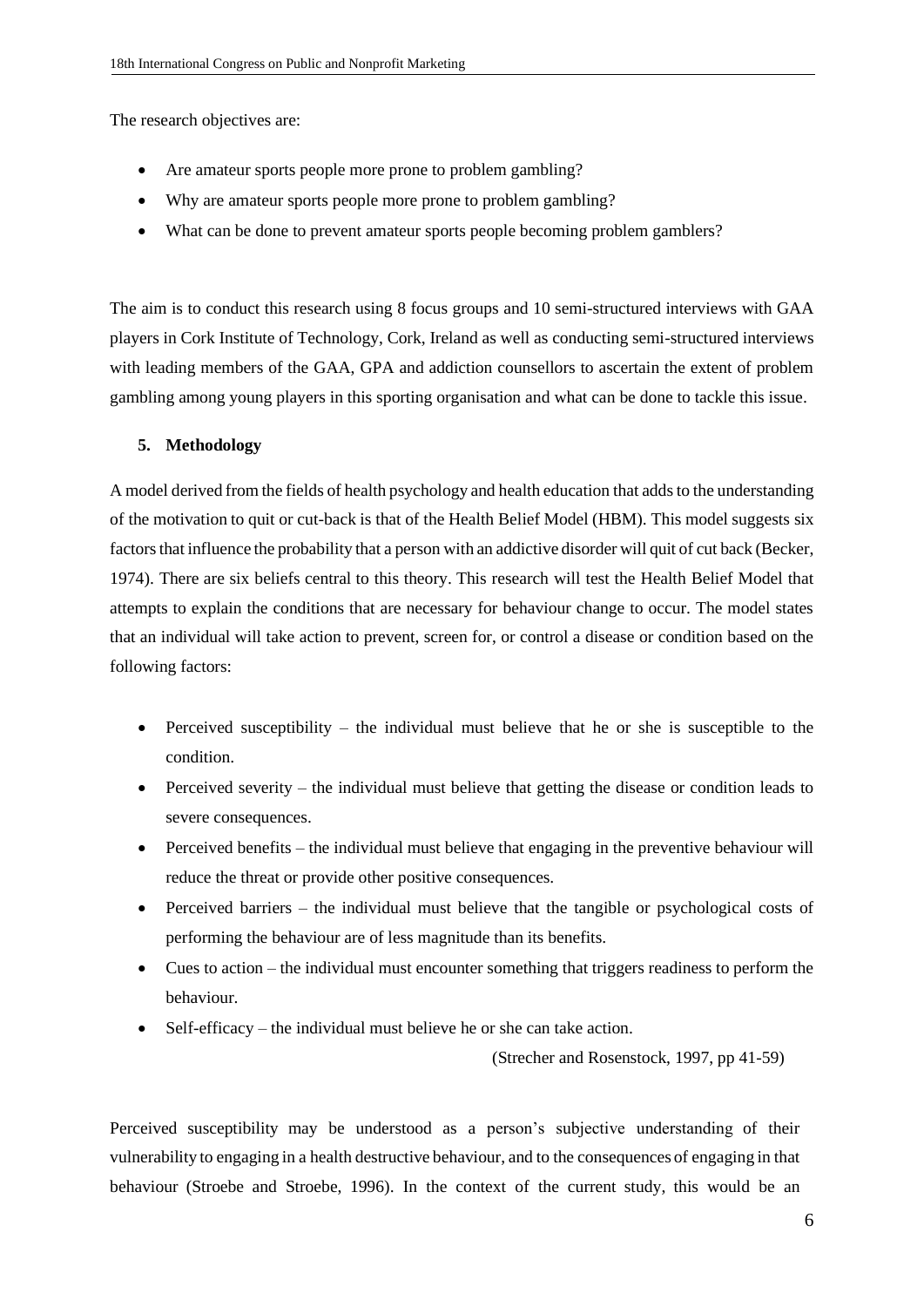individual's beliefs about their ability to become a problem gambler. Those who believe that they have a high level of control over their betting behaviour will not see themselves as susceptible to the consequences of problematic gambling. However, those who recognise that they have impaired control over how much they gamble willsee themselves as more susceptible to engaging in excessive gambling according to this model. They will also associate negative life consequences associated with this health destructive behaviour. Following from the HBM's predictions, this perception will influence the level of motivation to resolve their problematic behaviour.

The second factor which influences motivation to change is perceived severity. This factor may be understood as the subjective understanding of the seriousness of the consequences of engaging in a health destructive behaviour (Armitage and Conner, 2000). Therefore, in the context of this study, when an individual believes that continuing to gamble will make them highly likely to experience serious negative consequences, such as loss of one's job, they will be more likely to become more motivated to resolve their gambling problem.

Health-related behaviours are also influenced by the perceived benefits of taking action (Glanz, *et al.,* 2008). Perceived benefits refer to an individual's assessment of the value or efficacy of engaging in a health-promoting behaviour to decrease risk of disease (Janz and Becker, 1984). If an individual believes that a particular action will reduce susceptibility to a health problem or decrease its seriousness (in this case, problem gambling), then he or she is likely to engage in that behaviour regardless of objective facts regarding the effectiveness of the action (Rosenstock, 1984). For example, individuals who believe that disengaging from problem gambling will result in benefits (financial and otherwise) are more than likely to stop gambling.

Health-related behaviours are also a function of perceived barriers to taking action (Glanz, *et al.,* 2008). Perceived barriers refer to an individual's assessment of the obstacles to behaviour change (Janz and Becker, 1984). Even if an individual perceives a health condition as threatening and believes that a particular action will effectively reduce the threat, barriers may prevent engagement in the healthpromoting behaviour. In other words, the perceived benefits must outweigh the perceived barriers for behaviour change to occur (Glanz, *et al.,* 2008; Janz and Becker, 1984). Perceived barriers to taking action include the perceived inconvenience, expense, danger (e.g., side effects of a medical procedure) and discomfort (e.g., pain, emotional upset) involved in engaging in the new behaviour (Rosenstock, 1974). For instance, lack of access to addiction services and the issue of the addiction itself may act as barriers to changing problem gambling behaviour.

The health belief model argues that a cue, trigger or stimulus, is necessary for prompting engagement in health-promoting behaviours (Rosenstock, 1974). Cues to action can be internal or external (Janz and Becker, 1984). Physiological cues (e.g., pain, symptoms) are an example of internal cues to action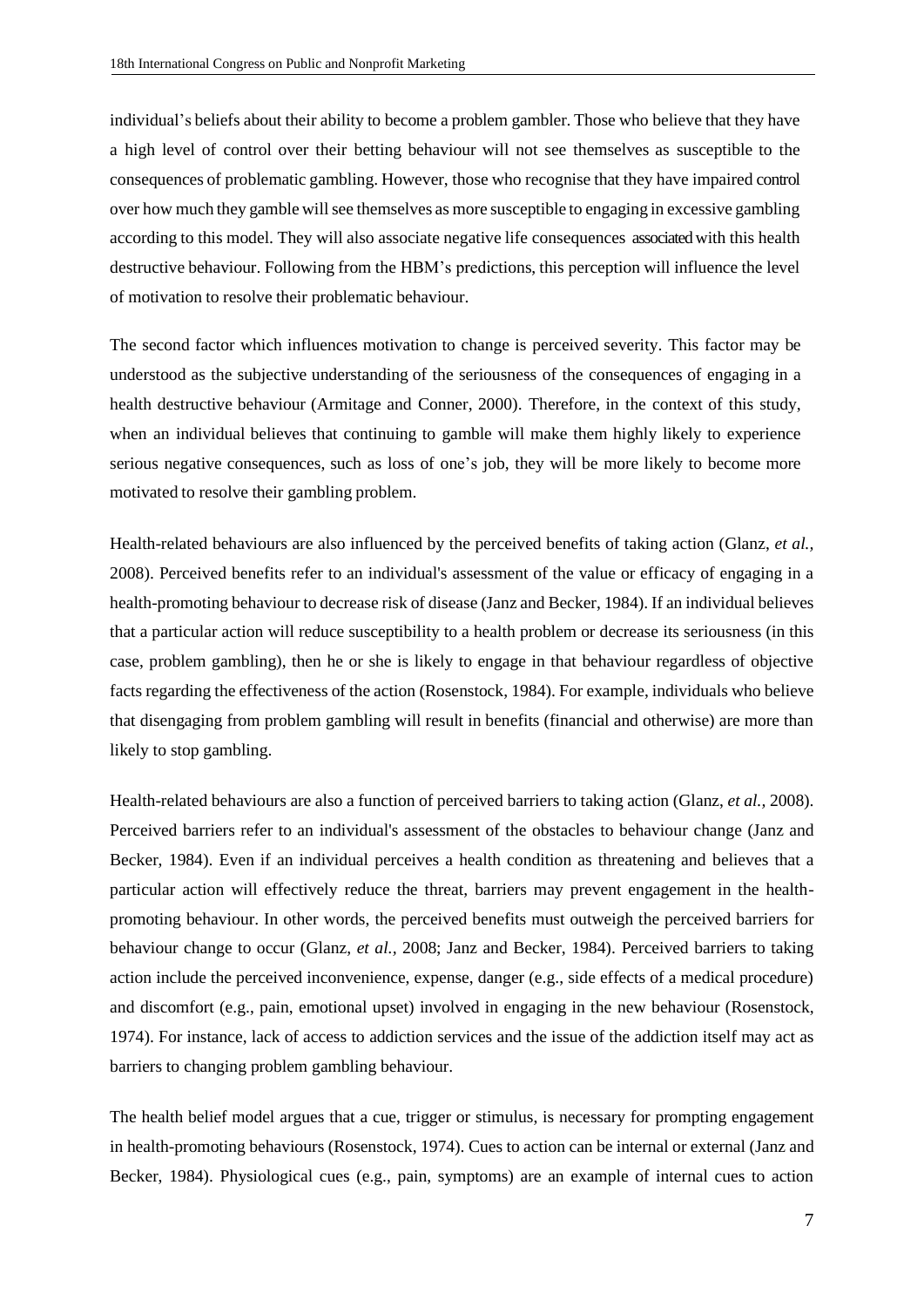(Glanz *et al.,* 2008). External cues include events or information from close others (Janz and Becker, 1984), the media (Carpenter, 2010), or health care providers (Janz and Becker, 1984) promoting engagement in health-related behaviours. Examples of cues to action include a reminder postcard from a dentist, the illness of a friend or family member, and product health warning labels. The intensity of cues needed to prompt action varies between individuals by perceived susceptibility, seriousness, benefits, and barriers (Rosenstock, 1974). For example, individuals who believe they are at high risk for a serious illness and who have an established relationship with a primary care doctor may be easily persuaded to get screened for the illness after seeing a public service announcement, whereas individuals who believe they are at low risk for the same illness and also do not have reliable access to health care may require more intense external cues in order to get screened.

[Self-efficacy](https://en.wikipedia.org/wiki/Self-efficacy) was added to the four components of the health belief model (i.e., perceived susceptibility, severity, benefits, and barriers) in 1988 (Glanz *et al.,* 2008). Self-efficacy refers to an individual's perception of his or her competence to successfully perform a new behaviour (Glanz *et al.,* 2008). Selfefficacy was added to the health belief model in an attempt to better explain individual differences in health behaviours (Rosenstock *et al.,* 1988). The model was originally developed in order to explain engagement in one-time health-related behaviours such as being screened for cancer or receiving an immunization (Rosenstock *et al.,* 1988). Eventually, the health belief model was applied to more substantial, long-term behaviour change such as diet modification, exercise, and smoking (Rosenstock *et al.,* 1988). Developers of the model recognized that confidence in one's ability to effect change in outcomes (i.e., self-efficacy) was a key component of health behaviour change (Glanz *et al.,* 2008).

The aim is to conduct this research using focus groups and semi-structured interviews with GAA players in Cork Institute of Technology, Cork, Ireland as well as conducting semi-structured interviews with leading members of the GAA, GPA and addiction counsellors to ascertain the extent of problem gambling among young players in this sporting organisation and what can be done to tackle this issue.

#### **References**

Allen, S. and Hopkins, W. (2015), "Age of peak competitive performance of elite athletes: A systematic review", *Sports Medicine*, 45(7), 1431-1441.

Analytical Services Unit, DSD. (2010), *Northern Ireland Gambling Prevalence Survey 2010.* Belfast, Northern Ireland: Department for Social Development.

Armitage, C. and Conner, M. (2000), "Social cognitive models and health behaviour: A structured review", *Psychology and Health,* 15(2)*,* 173-189.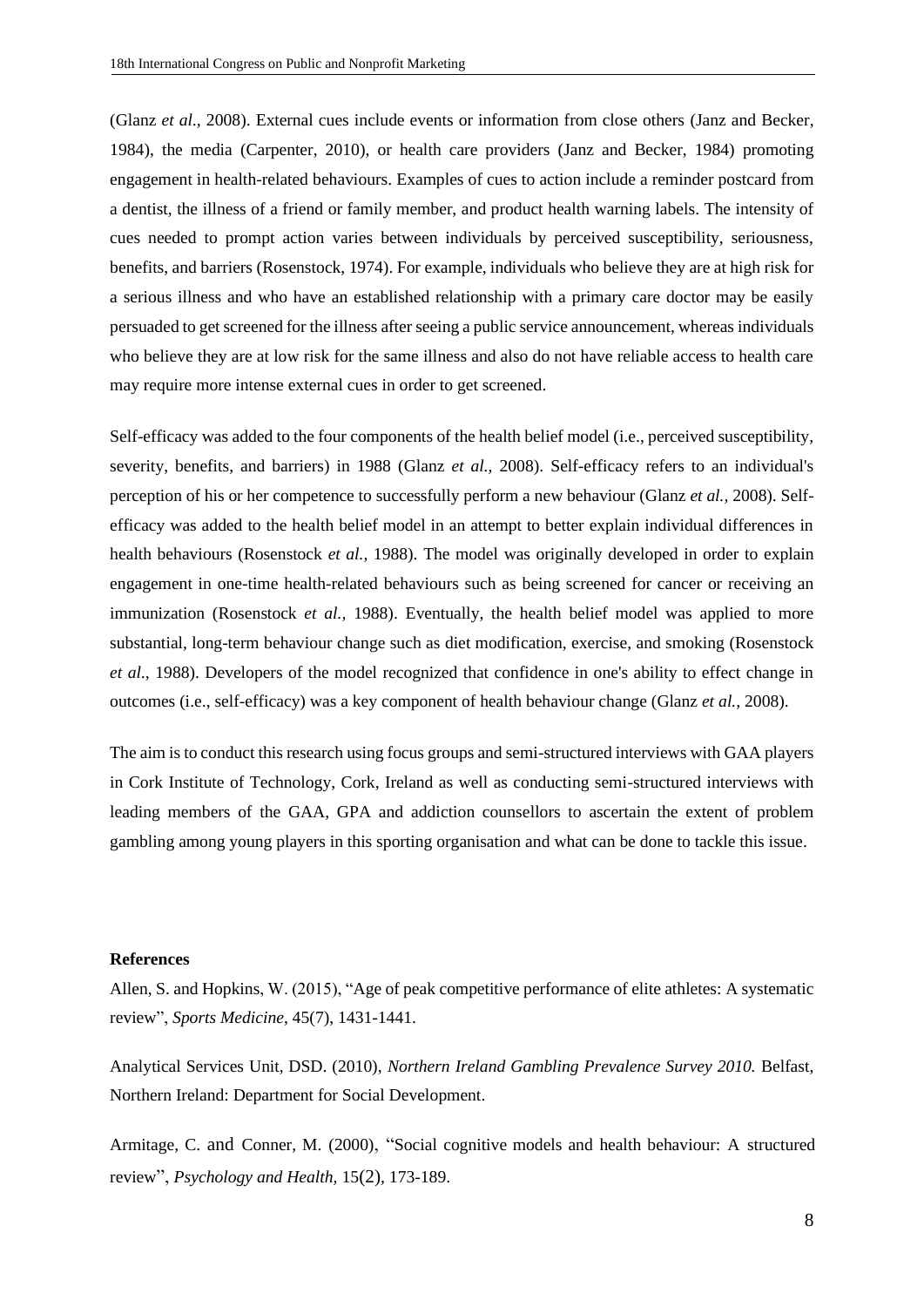Becker, M. (1974), "The health belief model and personal health behaviour", *Health Education Monographs,* 2, 324-473.

Browne, M., Langham, E., Rawat, V., Greer, N., Li, E., Rose, J., Rockloff, M., Donaldson, P., Thorne, H., Goodwin, B., Bryden, G. and Best, T. (2016), *Assessing Gambling Related Harm in Victoria,*  Victorian Responsible Gambling Foundation, Melbourne, Australia.

Calado, F. and Griffiths, M. (2016), "Problem gambling worldwide: An update and systematic review of empirical research (2000–2015)", *Journal of Behavioral Addictions*, 5(4), 592-613.

Carpenter, C. (2010), "A meta-analysis of the effectiveness of health belief model variables in predicting behavior"*, Health Communication,* 25(8), 661–669.

Cook, S., Turner, N., Ballon, B., Paglia-Boak, A., Murray, R., Adlaf, E., Ilie, G, Dunnen, W. and Mann, R. (2015), "Problem gambling among Ontario Students: Associations with substance abuse, mental health problems, suicide attempts and delinquent behaviours", *Journal of Gambling Studies,* 31(4), 1121-1134.

Cowlishaw, S., Merkouris, S., Chapman, A. and Radermacher, H. (2014), "Pathological and problem gambling in substance use treatment: A systematic review and meta-analysis", *Journal of Substance Abuse Treatment,* 46(2), 98-105.

Downs, C. (2010), "Mecca and the birth of commercial bingo 1958–1970: A case study", *Business History*, 52(7), 1086–1106.

Forrest, D. and McHale, I. (2011), "Gambling and problem gambling among young adolescents in Great Britain", *Journal of Gambling Studies,* 28(4), 607‐622.

Fulton, C. (2015), *Playing Social Roulette: The Impact of gambling on Individuals and Society in Ireland, Summary Handout*, Irish Research Council, Dublin, Ireland.

[Freyne, P. "Gambling 24/7: The Addiction Ireland Doesn't Know Enough About".](http://www.irishtimes.com/life-and-style/people/gambling-24-7-the-addiction-ireland-doesn-t-know-enough-about-1.2214278) *The Irish Times*. [N.p., 2015.](http://www.irishtimes.com/life-and-style/people/gambling-24-7-the-addiction-ireland-doesn-t-know-enough-about-1.2214278)

Gainsbury, S., Liu, Y., Russell, A. and Teichert, T. (2015), "Is all Internet gambling problematic? Considering the relationship between mode of access and gambling problems", *Computers in Human Behavior*, 55, 717-728.

Gambling Commission (2007), *British Gambling Prevalence Survey*. Available at [http://www.gamblingcommission.gov.uk/research\\_consultations/research/bgps/bgps](http://www.gamblingcommission.gov.uk/research_consultations/research/bgps/bgps)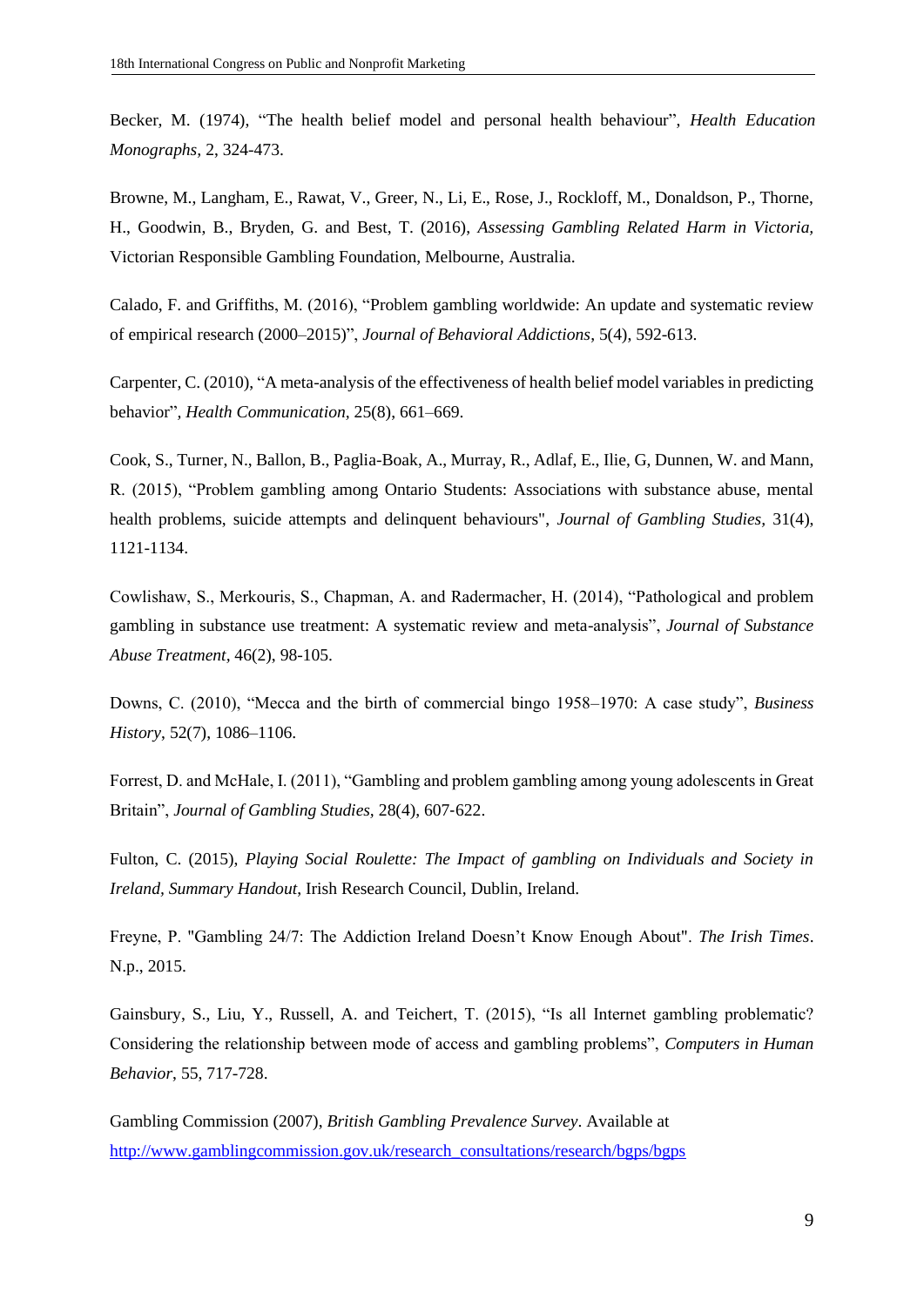Glanz, K., Rimer, B. and Viswanath, K. (2008), [Health Behavior and Health Education: Theory,](http://hbcs.ntu.edu.tw/uploads/bulletin_file/file/568a39ae9ff546da4e02eb72/Health_behavior_and_health_education.pdf)  [Research, and Practice,](http://hbcs.ntu.edu.tw/uploads/bulletin_file/file/568a39ae9ff546da4e02eb72/Health_behavior_and_health_education.pdf) (4th ed.). San Francisco, CA: Jossey-Bass.

GPA (Gaelic Players Association), (2018), *Gambling – A Guide for County Players and our Games*, Dublin, Ireland.

Grall-Bronnec, M., Caillon, J., Humeau, E., Perrot, B., Remaud, M., Guilleux, A. and Bouju, G. (2016), "Gambling among European professional athletes. Prevalence and associated factors, *Journal of Addictive Diseases*, 35(4), 278-290.

Harris, N., Newby, J. and Klein, R. (2015), "Competitiveness facets and sensation seeking as predictors of problem gambling among a sample of university student gamblers", *Journal of Gambling Studies*, 31(2), 385-396.

Huang, J., Jacobs, D. and Derevensky, J. (2010), "Sexual risk-taking behaviors, gambling, and heavy drinking among U.S. college athletes", *Archives of Sexual Behavior*, 39(3), 706-713.

Institute of Public Health in Ireland (IPH). (2010). *Developing a Population Approach to Gambling: Health Issues*. Dublin, Ireland.

Janz, N. and Becker, M, (1984), ["The Health Belief Model: A decade later](http://heb.sagepub.com/content/11/1/1)*", Health Education & Behavior,* 11(1), 1–47.

Kerber, C., Black, D. and Buckwalter, K. (2008), "Comorbid psychiatric disorders among older adult recovering pathological gamblers", *Issues in Mental Health Nursing,* 29(9), 1018-1028.

Lopez-Gonzalez, H. and Griffiths, M. (2018), "Betting, forex trading, and fantasy gaming sponshorships – A responsible marketing inquiry into the 'gamblification' of English football", *International Journal of Mental Health and Addiction*, 16(2), 404-419.

Maher, A., Wilson, N., Signal, L. and Thomson, G. (2006), "Patterns of sports sponsorship by gambling, alcohol and food companies: An internet survey", *BMC Public Health*, 6, 95

McMillen, J. (1996), *Gambling Cultures: Studies in History and Interpretation*. London: Routledge.

Mizerski, R., Miller, R., Mizerski, K., and Lam, D. (2004), "The stochastic nature of purchasing a state's lottery products", *Australasian Marketing Journal*, 12(3), 56–69.

Moldovan, I. (2011), "The fire that burns from within: Tales of legendary Swedish table tennis players", Master thesis in Sport Psychology. School of Health and Social Sciences, Halmstad University, Sweden [http://www.diva-portal.se/smash/get/diva2:430980/FULLTEXT01.pdf,](http://www.diva-portal.se/smash/get/diva2:430980/FULLTEXT01.pdf) Accessed 1st Aug 2018.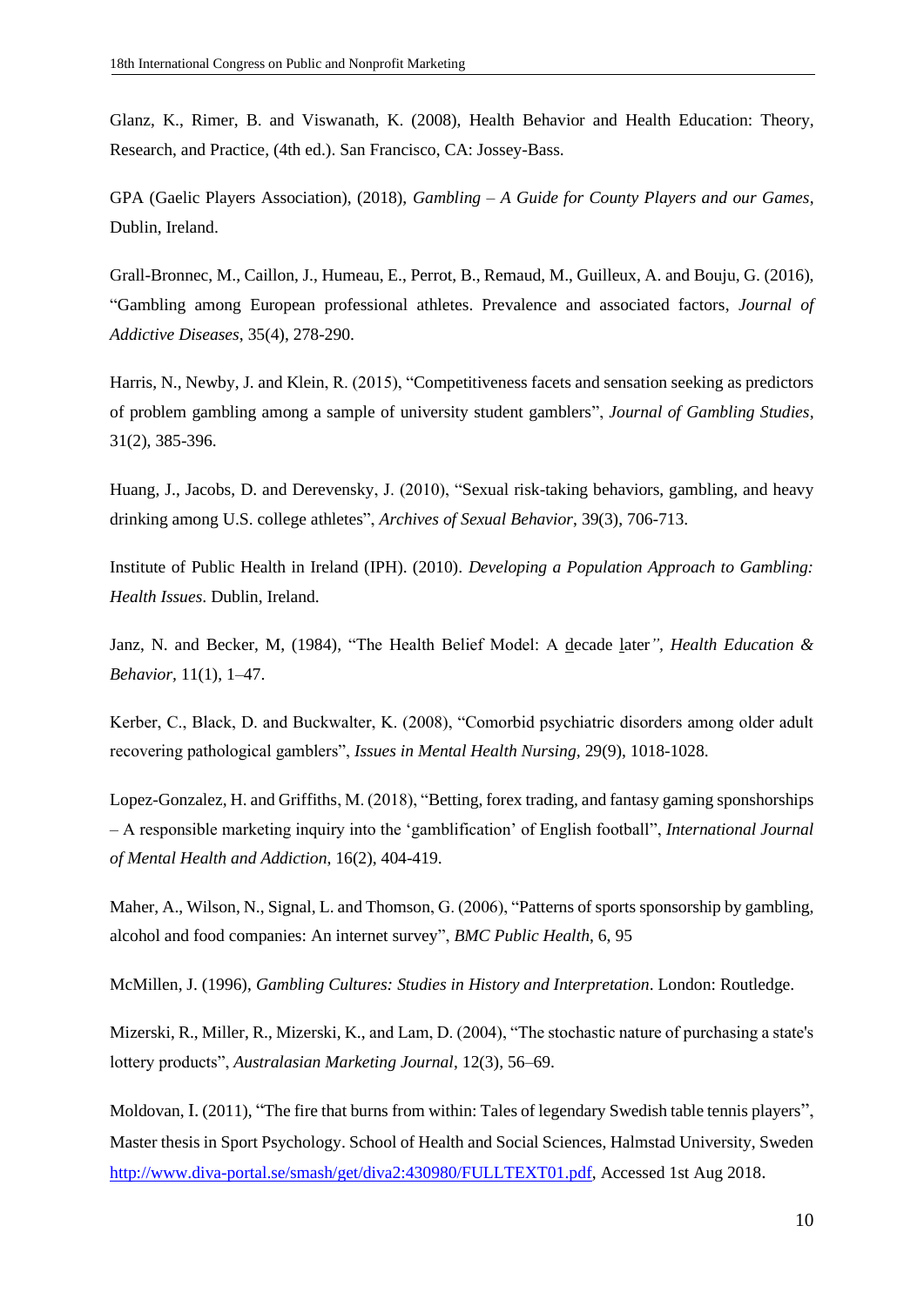Nower, L., Martins, S., Lin, K. and Blanco, C. (2013), "Subtypes of disordered gamblers: Result from the National Epidemiologic Survey on Alcohol and Related Conditions, *Addiction*, 108(4), 789-798.

Orford, J. (2005), "Disabling the public interest: Gambling strategies and policies for Britain", *Addiction*, 100(9), 1219-1225.

Pitt, H., Thomas, S., Bestman, A., Stoneham, M. and Daube, M (2016), "It's just everywhere! Children and parents discuss the marketing of sports betting in Australia", *Australian and New Zealand Journal of Public Health,* 40(5), 480-486.

Reith, G. (2011), "Regulating harm – gambling technology and the challenges for Great Britain", *Addiction*, 106(1), 9-10.

Reith, G. (2012), "Beyond addiction or compulsion: The continuing role of environment in the case of pathological gambling", *Addiction*, 107(10), 1736-1737.

Ronzitti, S., Kraus, S., Hoff, R., Clerici, M. and Potenza, M. (2018), "Problem-gambling severity, suicidality and DSM-IV Axis II personality disorders", *Addictive Behaviors*, 82, 142-150.

Rosenstock, I. (1974), ["Historical origins of the Health Belief Model](http://heb.sagepub.com/content/2/4/328.short)*", Health Education & Behavior*, 2(4), 328–335.

Rosenstock, I., Strecher, V. and Becker, M. (1988*),* ["Social learning theory and the health belief model](http://heb.sagepub.com/content/15/2/175)*"*, *Health Education & Behavior,* 15(2), 175–183*.*

Stillman, M., Brown, T., Ritvo, E. and Glick, I. (2016), "Sport psychiatry and psychotherapeutic intervention, circa 2016", *International Review of Psychiatry*, 28(6), 614-622.

Strecher, V. and Rosenstock, I. (1997), The Health Belief Model. In, Glanz, K., Lewis, F. and Rimer, B. (Eds), *Health Behavior and Health Education: Theory, Research and Practice* (2<sup>nd</sup> ed., pp. 41-59). San Francisco: Jossey-Bass.

Stroebe, W. and Stroebe, M. (1996), *Social Psychology and Health.* Buckingham, UK: Open University Press.

Suomi, A., Jackson, A., Dowling, N., Lavis, T., Patford, J., Thomas S., Harvey, P., Abbott, M., Bellringer, M., Koziol-McLain, J. and Cockman, S. (2013), "Problem gambling and family violence: Family member reports of prevalence, family impacts and family coping", *Asian Journal of Gambling Issues and Public Health,* 3(13), 1-15.